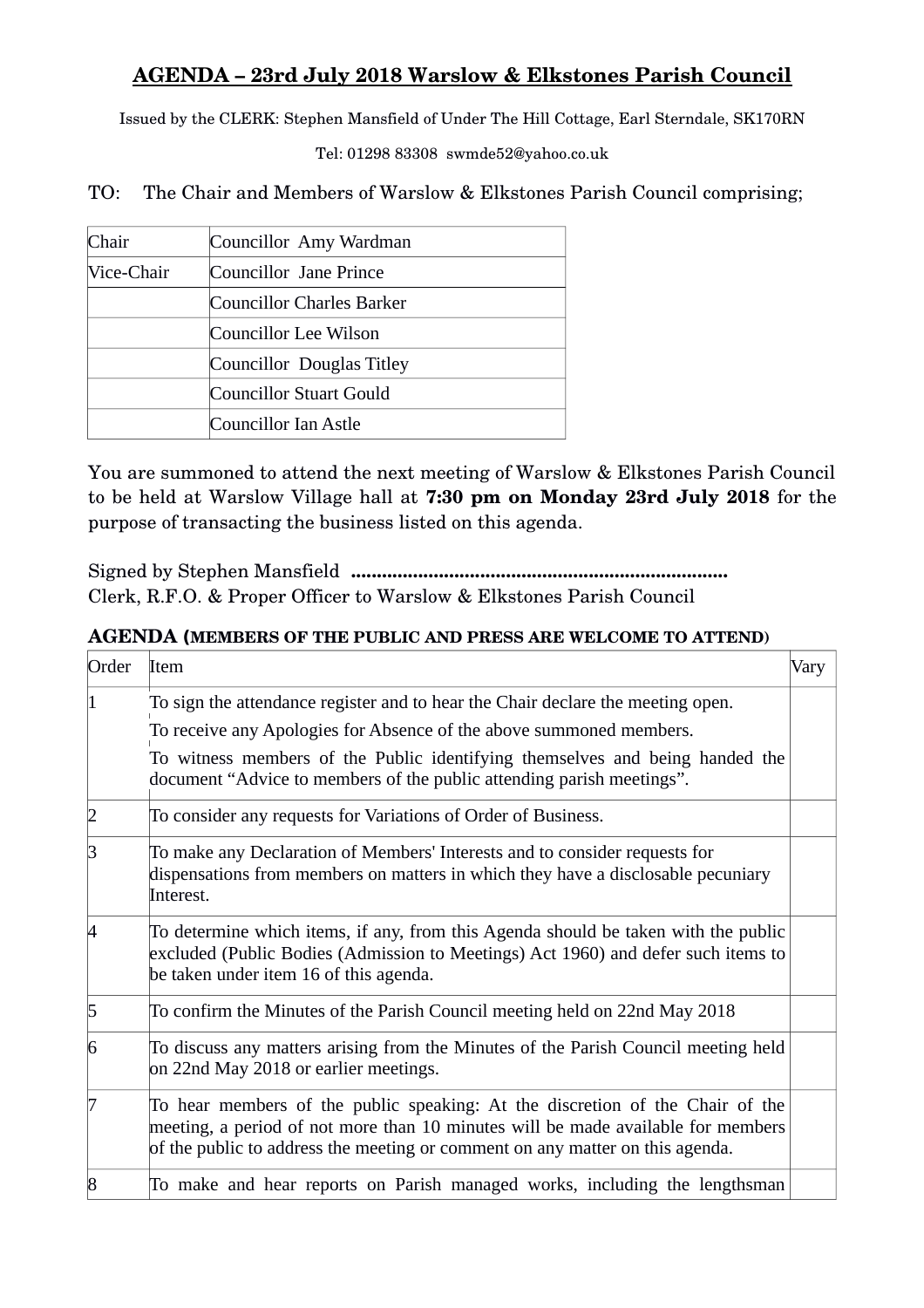## **AGENDA – 23rd July 2018 Warslow & Elkstones Parish Council**

|              | scheme, or works being undertaken in the Parish but managed by other agencies.                                                                                |  |
|--------------|---------------------------------------------------------------------------------------------------------------------------------------------------------------|--|
|              | 8.1) Telephone kiosk – installation of signage                                                                                                                |  |
|              | 8.2) Siting of defibrillator in Elkstones signage needed?                                                                                                     |  |
|              | 8.3) Lengthsman scheme – update on work done. Training or other requirements.                                                                                 |  |
| $\vert 9$    | 9.1) To hear responses to previously made Highway defect reports                                                                                              |  |
|              | 9.2) To instruct the Clerk to make reports on Highway defects to SCC.                                                                                         |  |
| 10           | 10.1) To Conduct a periodic review of Council policies, etc:                                                                                                  |  |
|              | 10.2) Confirm acceptance of new documents on website.                                                                                                         |  |
| $ 11\rangle$ | Planning                                                                                                                                                      |  |
|              | 11.1) To review the Clerk's responses to previously considered applications $-$ none<br>made.                                                                 |  |
|              | 11.2) To consider new applications and frame responses                                                                                                        |  |
|              | NP/GDO/0618/0531 Breach Farm Elkstones Longnor Buxton SK170LX                                                                                                 |  |
|              | Portal framed building to house young bovines. Registered on 20th Jun 2018                                                                                    |  |
|              | $ 11.3\rangle$ To hear notifications of Planning Decisions - None received                                                                                    |  |
| 12           | To hear the Chairman's announcements                                                                                                                          |  |
|              | 12.1)                                                                                                                                                         |  |
| 13           | To hear updates from the Clerk and question the Clerk on any matter.                                                                                          |  |
|              | 13.1) WW1 Beacon Grant.                                                                                                                                       |  |
|              | 13.2) Audit results.                                                                                                                                          |  |
| 14           | Finance                                                                                                                                                       |  |
|              | 14.1) To note current bank balances and transactions dated since the last meeting. To<br>reconcile balances and transactions with the Parish Accounts Records |  |
|              | 14.2) To authorise payment of the following liabilities of the Parish Council.                                                                                |  |
|              |                                                                                                                                                               |  |

| $Chq$ No | Payee/Voucher        | Item                           | Amount  |
|----------|----------------------|--------------------------------|---------|
|          | Number               |                                |         |
|          |                      | Lengthsman work                |         |
|          | <b>S W Mansfield</b> | Clerk salary                   |         |
|          | <b>HMRC</b>          | <b>PAYE</b>                    |         |
|          | Clerks expenses      | 2 months                       | £58.00  |
|          | <b>SPCA</b>          | Annual Subscription            | £126.00 |
|          | <b>PPPF</b>          | <b>Annual Subscription</b>     | £12     |
|          | K6 Telephone kiosks  | <b>Equipment for telephone</b> |         |
|          |                      | kiosk conversion to defib      |         |
|          |                      | station                        |         |
|          |                      |                                |         |